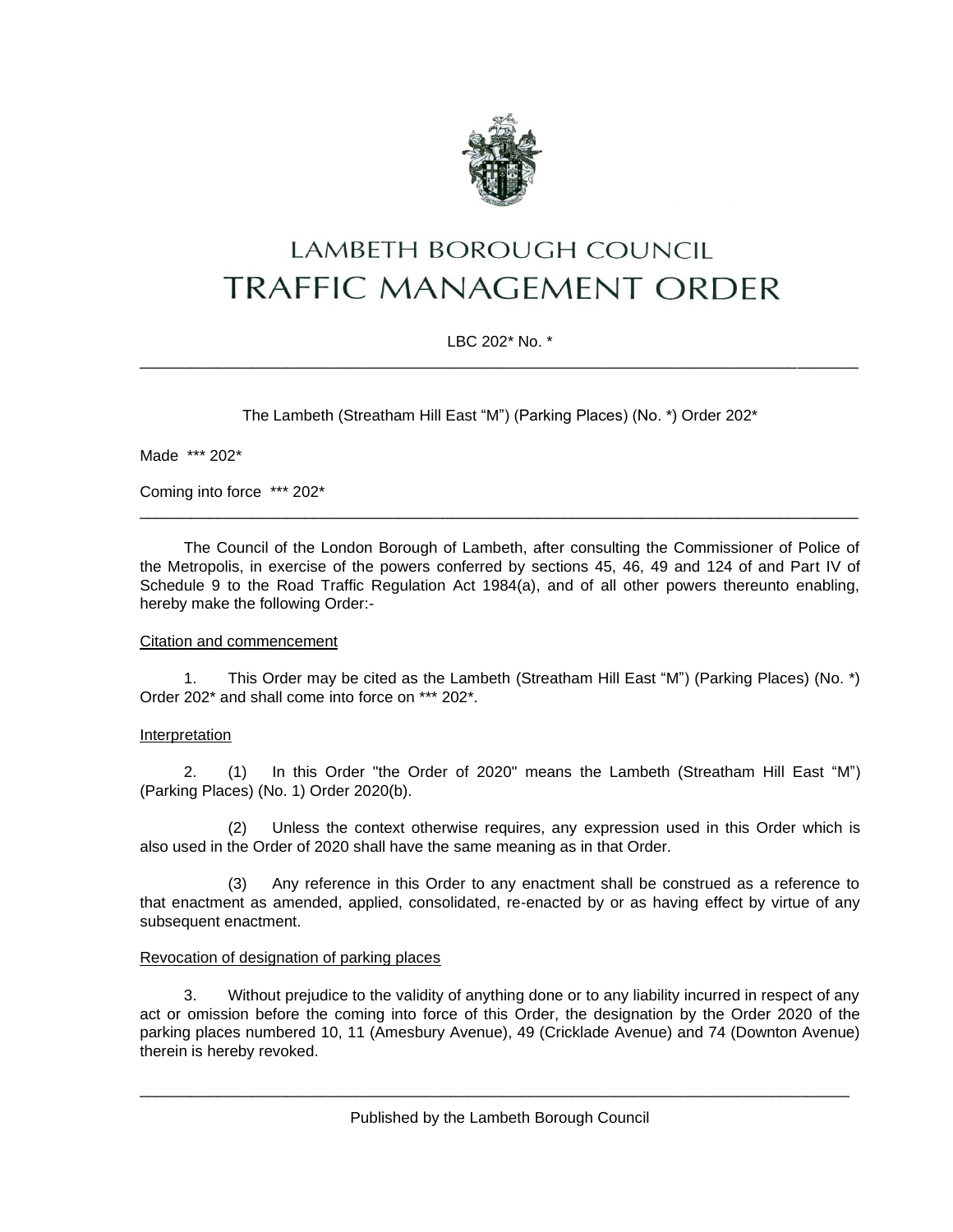(a) 1984 c.27 (b) LBC 2020/69

### Designation of parking places and application of the Order of 2020 thereto

4. (1) Each area on a highway comprising a length of carriageway of a street specified in column 2 of the Schedule to this Order and bounded on one side of that length by the edge of the carriageway and on the other sides by a white line marking is designated as a parking place.

(2) The reference in this Article to a white line marking shall be construed as a reference to the white line marking (either broken or continuous) provided for in Schedule 7 to the Traffic Signs Regulations and General Directions 2016(a) or, if applicable, authorised by the Secretary of State by virtue of section 64 of the Road Traffic Regulation Act 1984.

(3) The provisions of the Order of 2020 (other than Articles 3 and 16) shall apply to the areas designated as parking places by this Order as if in those provisions any reference to a parking place included a reference to an area designated as a parking place by this Order and as if any reference to Schedule 1 of the Order of 2020 included a reference to the Schedule to this Order.

Placing of traffic signs, etc.

- 5. The Council shall:-
	- (a) place and maintain traffic signs indicating the limits of each parking place referred to in the Schedule to this Order;
	- (b) place and maintain in or in the vicinity of each parking place referred to in the Schedule to this Order traffic signs indicating that such parking place may be used during the permitted hours for the leaving only of the vehicles specified in Article 4(2) of the Order of 2020;
	- (c) carry out such other works as is reasonably required for the purposes of the satisfactory operation of each parking place referred to in the Schedule to this Order.

Dated this \*\*\*\* day of \*\* 202\*.

Ben Stevens Highway Network Manager

\_\_\_\_\_\_\_\_\_\_\_\_\_\_\_\_\_\_\_\_\_\_\_\_\_\_\_\_\_\_\_\_\_\_\_\_\_\_\_\_\_\_\_\_\_\_\_\_\_\_\_\_\_\_\_\_\_\_\_\_\_\_\_\_\_\_\_\_\_\_\_\_\_\_\_\_\_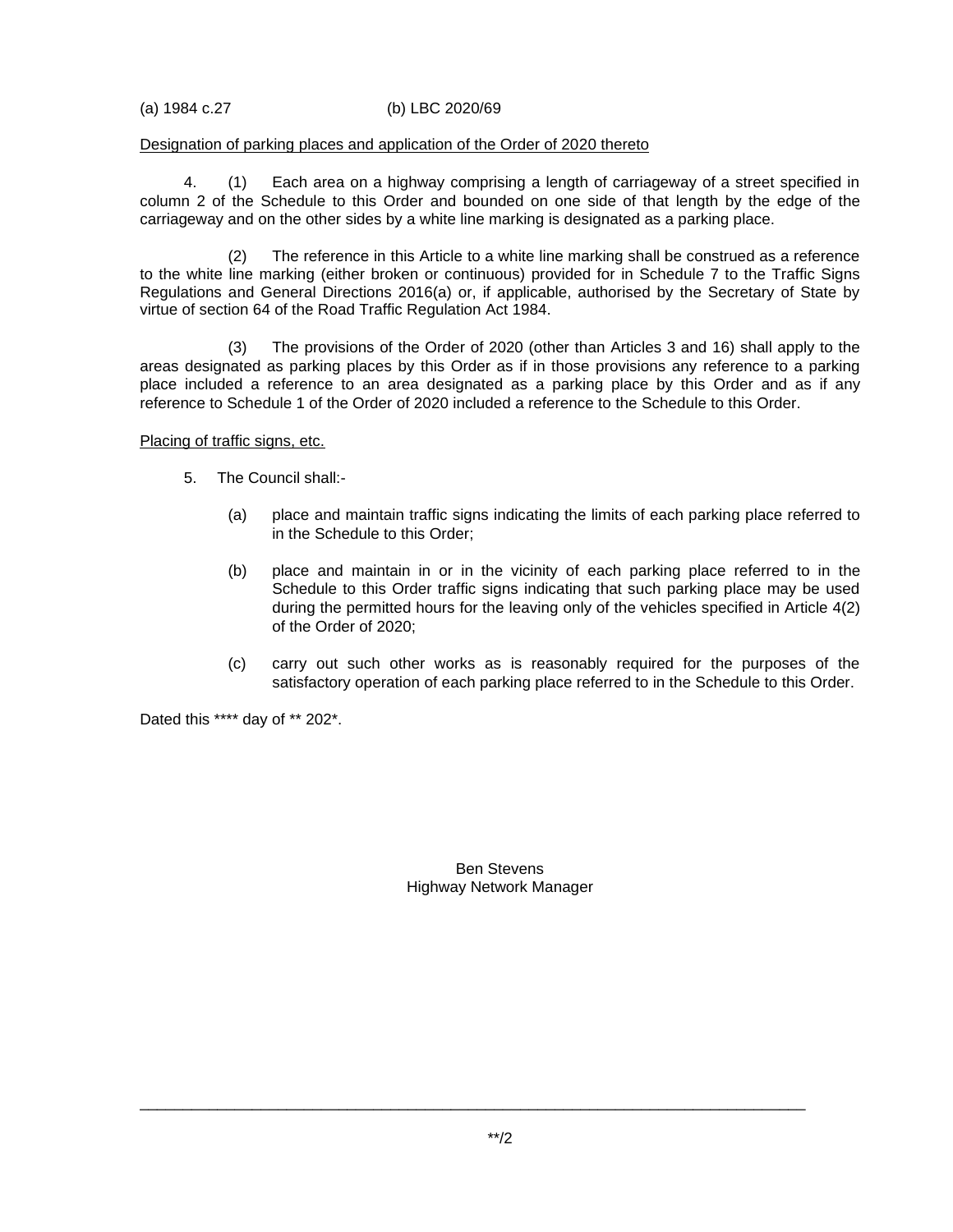(a) S.I. 2016/362